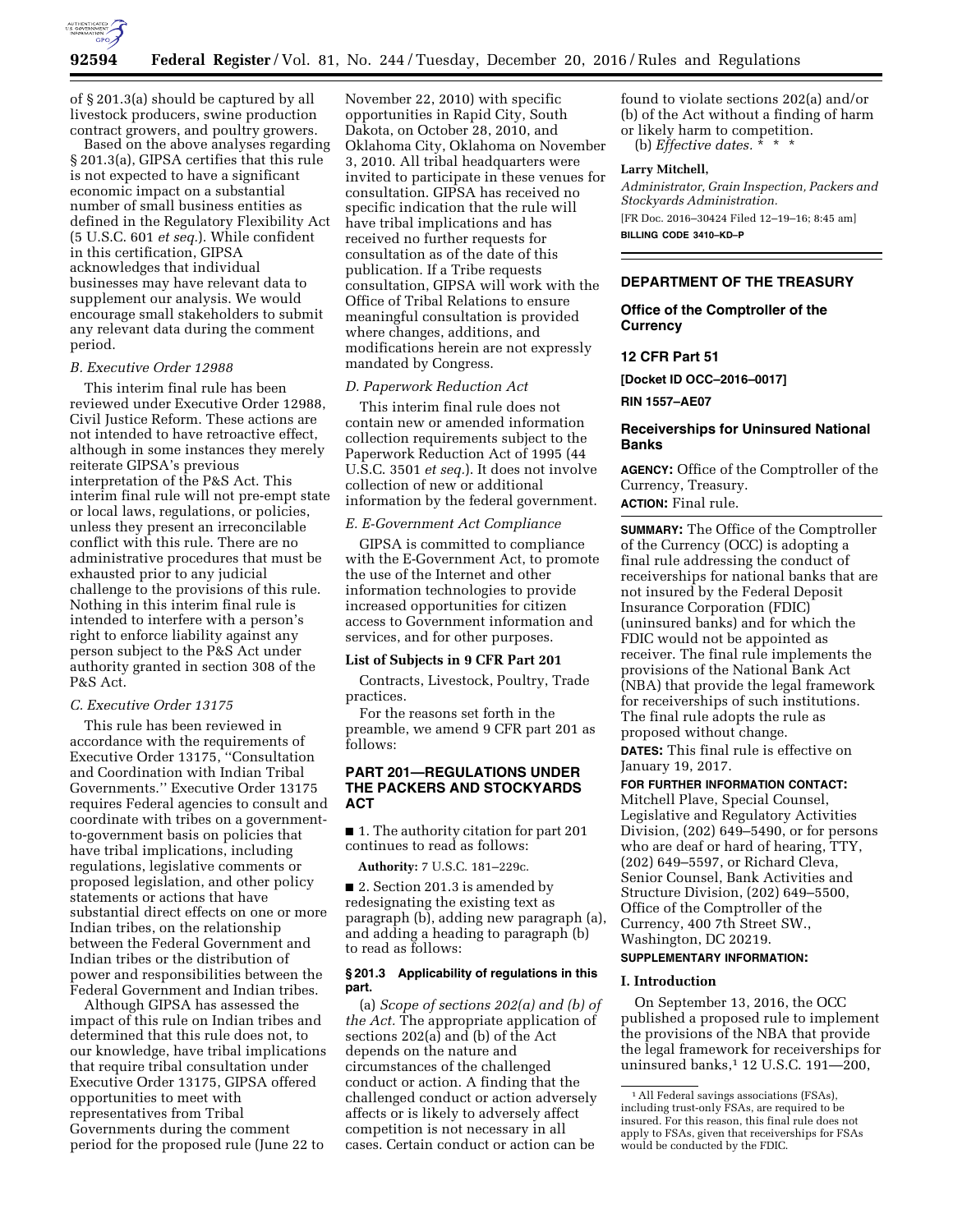with comments due by November 14, 2016.2 The OCC received 11 comments concerning the proposal. For the reasons discussed in section III of the **SUPPLEMENTARY INFORMATION**, the OCC is adopting the rule as proposed, without change.

### **II. Background**

As of December 2, 2016, the OCC supervised 52 uninsured banks, all of which are national trust banks.<sup>3</sup> Uninsured national trust banks have fundamentally different business models compared to commercial and consumer banks and savings associations and therefore face very different types of risks. National trust banks typically have few assets on the balance sheet, usually composed of cash on deposit with an insured depository institution, investment securities, premises and equipment, and intangible assets. These banks exercise fiduciary and custody powers, do not make loans, do not rely on deposit funding, and consequently have simple liquidity management programs. In view of these differences, the OCC typically requires these banks to hold capital in a specific minimum amount; as a result they hold capital in amounts that exceed substantially the ''well capitalized'' standard that applies when national banks calculate their capital pursuant to the OCC's rules in 12 CFR part 3.

The business model of national trust banks is to generate income in the form of fees by offering fiduciary and custodial services that generally fall into one or more of a few broad categories. Some national trust banks focus on institutional asset management, providing trust and custodial services for investment portfolios of pension plans, foundations and endowments, and other entities, often with an investment management component. A few other national trust banks serve primarily as a fiduciary and custodian to facilitate the establishment of Individual Retirement Accounts by customers of an affiliated mutual fund complex or broker-dealer firm. Some national trust banks provide custodial services, such as corporate trust accounts, under which the bank performs services for others in connection with their issuance, transfer, and registration of debt or equity securities. Other custody accounts may be a holding facility for customer securities, where the bank assists

institutional customers with global settlement and safekeeping of the customer's securities.

Many of the uninsured national trust banks are subsidiaries or affiliates of a full-service insured national bank or are affiliates of an insured state bank. Other uninsured national trust banks are not affiliated with an insured depository institution, but are affiliated with an investment management firm or other financial services firm. Still other uninsured national trust banks have no affiliation with a larger parent company.4

The OCC appoints and oversees receivers for uninsured banks under the provisions of the NBA 5 and the substantial body of case law applying the statutory provisions and common law receivership principles to national bank receiverships.6 The FDIC is the required receiver only for an insured national (or state) bank.7 Based on the statutory history of the NBA and FIRREA, it is likely that the Federal Deposit Insurance Act (FDIA) would not apply to an OCC receivership of an uninsured bank conducted by the OCC, and that such a receivership would be governed exclusively by the NBA, the common law of receivers, and cases applying the statutes and common law to national bank receiverships. While FIRREA and the Federal Deposit Insurance Corporation Improvement Act of 1991 (FDICIA) greatly expanded the FDIC's powers in resolving failed insured depository institutions, the OCC believes that those additional powers are not available to the OCC as receiver of uninsured banks under the NBA.

The OCC has not appointed a receiver for an uninsured bank since shortly after the Congress established the FDIC in response to the banking panics of 1930– 1933. National trust banks face very different types of risks because of the fundamentally different business model of national trust banks compared to commercial and consumer banks and

7Section 11(c)(2)(A)(ii) of the FDIA provides that the FDIC ''shall'' be appointed receiver, and ''shall'' accept such appointment, whenever a receiver is appointed for the purpose of liquidation or winding up the affairs of an insured Federal depository institution by the appropriate Federal banking agency, notwithstanding any other provision of Federal law. 12 U.S.C.  $1821(c)(2)(A)(ii)$ . The term ''Federal depository institution'' includes national banks. 12 U.S.C. 1813(c)(4).

savings associations. These risks include operational, compliance, strategic, and reputational risks without the credit and liquidity risks that additionally affect the solvency of commercial and consumer banks. While any of these risks can result in the precipitous failure of a bank or savings association, from a historical perspective, trust banks have been more likely to decline into a weakened condition, allowing the OCC and the institution the time needed to find other solutions for rehabilitating the institution or to successfully resolve the institution without the need to appoint a receiver.

The OCC believes it would nevertheless be beneficial to financial market participants and the broader community of regulators for the OCC to clarify the receivership framework for uninsured banks. Although the OCC conducted 2,762 receiverships pursuant to this framework in the years prior to the creation of the FDIC,<sup>8</sup> and the associated legal issues are the subject of a robust body of published judicial precedents, the details have not been widely articulated in recent jurisprudence or legal commentary. This final rule may also facilitate synergies with the ongoing efforts of U.S. and international financial regulators since the financial crisis to enhance our readiness to respond effectively to the different critical financial distresses that could manifest themselves unexpectedly in the diverse types of financial firms presently operating in the market.

## **III. Public Comments on the Proposed Rule**

The OCC received 11 comments from the public in response to the OCC's notice of proposed rulemaking and the alternatives the OCC discussed therein. The commenters included individuals, a state trust company, and a think tank, as well as representatives of consumer groups, financial reform advocacy groups, state banking regulators, banking institutions, and bitcoin firms. These submissions offered issues and viewpoints about selected portions of the proposed rule's regulatory provisions for the OCC's consideration; these are discussed in connection with the discussion of the OCC's rationale for issuing the associated portions of the final rule, in Section III of this **SUPPLEMENTARY INFORMATION**.

<sup>2</sup>Receiverships for Uninsured National Banks, 81 FR 62835 (September 13, 2016) (Proposed Rule).

<sup>3</sup>The OCC may charter national banks whose operations are limited to those of a trust company and related activities (national trust bank). *See, e.g.*, 12 U.S.C. 27(a); 12 CFR 5.20(*l*).

<sup>4</sup>For additional discussion of the business model of uninsured national trust banks, *see* Proposed Rule, 81 FR at 62836–62837.

<sup>5</sup> 12 U.S.C. 191–200.

<sup>6</sup>For a discussion of the statutory history relating to receiverships of national banks conducted by the OCC, under the NBA, and by the FDIC, pursuant to the Financial Institutions Reform, Recovery and Enforcement Act of 1989 (FIRREA), *see* Proposed Rule, 81 FR at 62836.

<sup>8</sup>*Annual Report of the Comptroller of the Currency for the Year Ended October 31, 1934* at 33 (discussing the status of active and closed receiverships under the jurisdiction of the Comptroller between 1865 and 1934).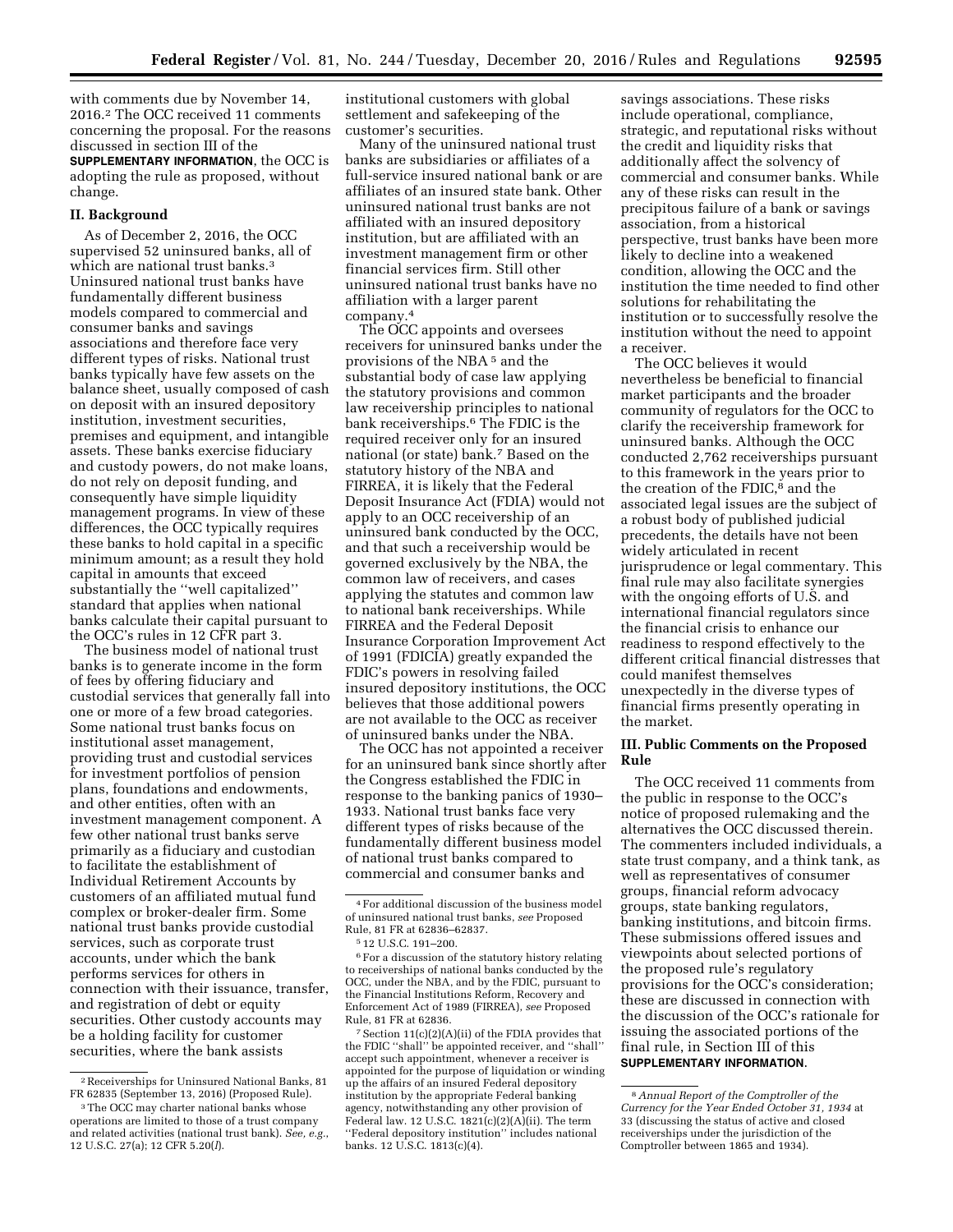As part of the notice of proposed rulemaking, the OCC also asked for the public's input on a number of specific questions and received comments on two of these questions. One question was whether any unique considerations would be raised by applying the proposed rule's framework for receivership of uninsured national banks, which are all national trust banks at present, to other uninsured banks that would be organized to engage in the delivery of banking services in new and innovative ways, such as special purpose national banks engaged in financial technology (fintech) activities.9

On this receivership framework question, two commenters expressed concerns that the earlier-established legal regime for receiverships under the NBA and associated judicial precedent does not include select elements subsequently created for insured depository institutions under FIRREA and FDICIA, and thus might not be as effective outside the trust bank sphere in application to the receivership of special purpose national banks engaged in fintech activities. These commenters said the OCC should refrain from chartering these special purpose national banks until the law changes to address this difference. One commenter expressed concern that the rule's incorporation of the NBA's priority requirements for payment of receivership claims, which include no preference for consumer claims over other general creditors, might have the effect of distorting incentives among debt investors across special purpose national banks, and more broadly contribute to moral hazard.

The OCC understands these comments to be urging, in effect, changes in the statutory receivership provisions underlying the rule. Absent Congressional action to do so, however, the current provisions of the NBA are the ones that would govern should it become necessary to appoint a receiver for an uninsured national bank. The OCC believes it is best to be clear, through a regulation implementing those NBA provisions, about the framework that would apply in order to avoid clouding the ongoing discussion about the chartering of special purpose national banks engaged in fintech activities with uncertainty about how uninsured institutions are resolved.

More broadly, some commenters said the OCC should consider receivership and cost issues in deciding whether to charter special purpose national banks engaged in fintech activities, or the terms on which they could be chartered. Two commenters said the nature of a fintech firm's business diverges widely from banks, and that creditor loss rates in a receivership for an uninsured special purpose national bank engaged in fintech activities may exceed levels that are tolerable in the resolution of a chartered bank. These commenters said this was a contra-indication for chartering such banks, but one of the commenters further elaborated that the OCC can and should exercise particularly close supervision of these firms and thereby reduce the risk of receiverships ever taking place. Another commenter said that fintech firms do not have national trust banks' track record for remaining solvent and avoiding receivership, and the OCC should mitigate potential concerns about receivership costs by imposing capital support agreements and similar obligations in chartering special purpose national banks that engage in fintech activities.

In contrast to these views about the uniqueness of special purpose national banks engaged in fintech activities, one commenter said that a fintech firm, such as a digital currency exchange, performs a function comparable to a national trust bank that obtains payments on behalf of customers and provides security for those funds, and therefore such institutions do not pose unique considerations for the receivership framework. Another commenter said the functions of special purpose national banks that engage in fintech activities could be even simpler than a national trust bank, such as a special purpose national bank that provides fintech payment services where each customer transaction is brief and segregated. For special purpose national banks engaged in fintech activities involving lending, this commenter stated the customer relationships are somewhat longer but still discrete, and that the OCC could adequately eliminate concerns about the impact of a receivership by ensuring the bank's plans for back-up servicing and orderly wind-up were robust.

Some commenters discussed additional topics not touching on the receivership issues covered by the notice of proposed rulemaking, but more germane to the desired framework for creating, regulating, and supervising special purpose national banks that engage in fintech activities or uninsured national trust banks. These broader comments do not pertain to the OCC's

adoption of the final rule for uninsured banks and many of them implicate issues that the OCC would need to evaluate on a case-by-case basis in connection with a decision on whether to charter a particular special purpose national bank that engages in fintech activities. The OCC has recently published and invited comment on a paper discussing these issues.10 We will consider the broader comments on fintech chartering submitted as part of this rulemaking together with those we receive in response to the paper.

In the second question asked in the preamble to the Proposed Rule, the OCC asked for alternatives that would take into account the cost considerations that could arise for the OCC if the administrative expenses of an uninsured national bank receivership exceeded the assets in the receivership.11 In response to this question, one commenter urged the OCC not to impose assessment costs for special purpose national banks that engage in fintech activities on insured national banks, and another commenter further urged the OCC not to impose assessment costs for such banks on uninsured national trust banks. The OCC continues to consider what approach to assessments would be appropriate should it approve charters for special purpose national banks engaged in fintech activities. Any resulting modification to the OCC's assessment structure would be proposed for public comment in a separate rulemaking.

#### **IV. The Final Rule**

#### **Overview**

The final rule incorporates the framework set forth in the NBA for the Comptroller to appoint a receiver for an uninsured bank, generally under the same grounds for appointment of the FDIC as receiver for insured national banks. The uninsured bank may challenge the appointment in court, and the NBA affords jurisdiction to the appropriate United States district court for this purpose. The OCC will provide the public with notice of the appointment, as well as instructions for submitting claims against the uninsured bank in receivership. The Comptroller

<sup>9</sup>*See* Proposed Rule, 81 FR at 62837 (discussing the OCC's initiative on responsible innovation in the Federal banking system, and the OCC's authority to charter special purpose banks that engage in selected core non-depository services within the business of banking).

<sup>10</sup>*See Exploring Special Purpose National Bank Charters for Fintech Companies* (Dec. 2016), *available at [https://www.occ.gov/topics/bank](https://www.occ.gov/topics/bank-operations/innovation/special-purpose-national-bank-charters-for-fintech.pdf)[operations/innovation/special-purpose-national](https://www.occ.gov/topics/bank-operations/innovation/special-purpose-national-bank-charters-for-fintech.pdf)[bank-charters-for-fintech.pdf.](https://www.occ.gov/topics/bank-operations/innovation/special-purpose-national-bank-charters-for-fintech.pdf)* 

<sup>11</sup>*See* Proposed Rule, 81 FR at 62838 (discussing the receiver's priority claim to liquidation proceeds for administrative expenses, the OCC's potential direct expenses for its receivership functions, and funding alternatives, such as building resources to defray these costs through the OCC's regulations governing the OCC's collection of assessments from uninsured national banks).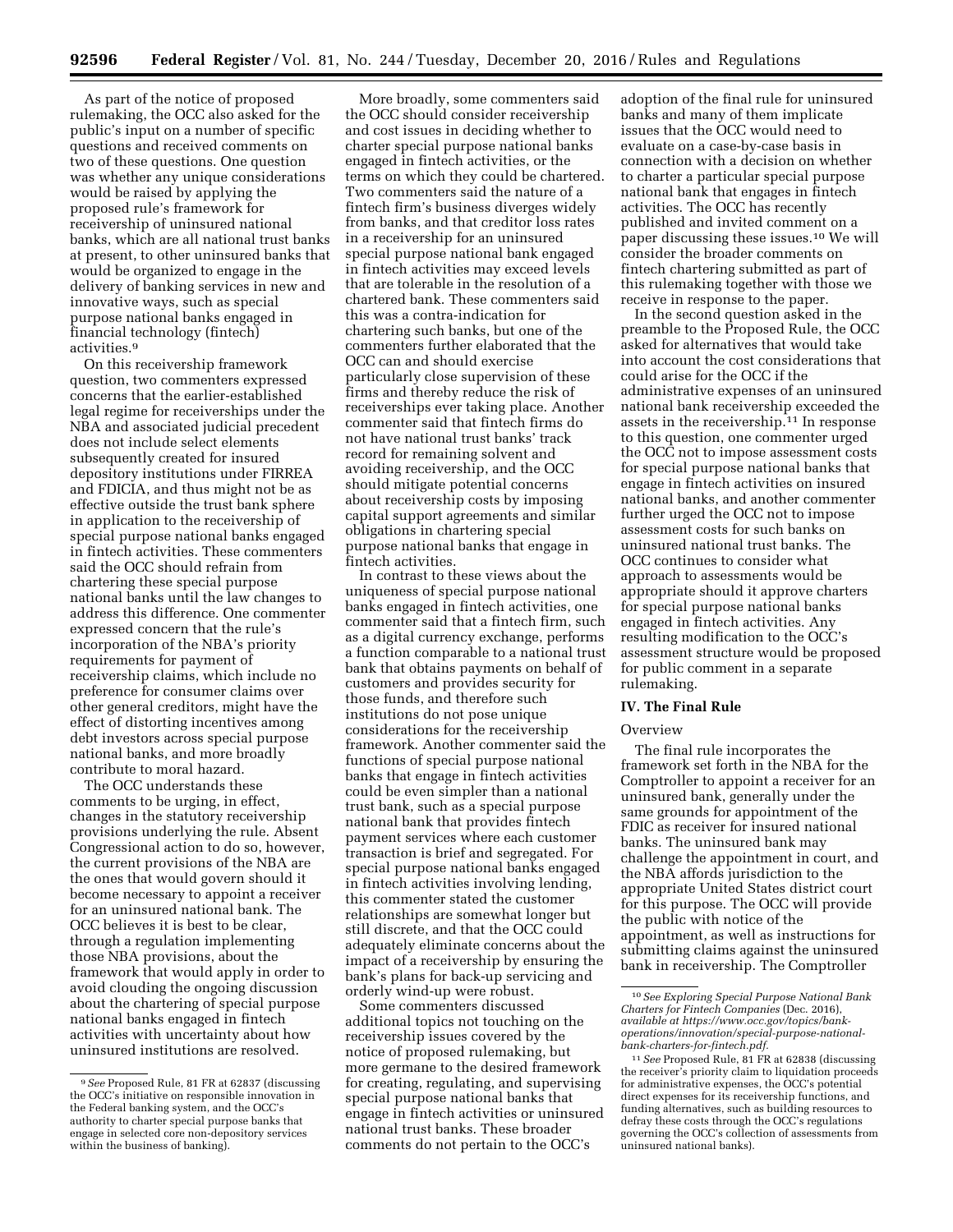may appoint any person as receiver, including the OCC or another government agency. The receiver carries out its duties under the direction of the Comptroller.

The final rule also follows the statutory framework under the NBA with respect to claims, under which persons with claims against an uninsured bank in receivership will file their claims with the receiver for the failed uninsured bank, for review by the OCC. In the event the OCC denies the claim, the only remedy available to the claimant is to bring a judicial action against the uninsured bank's receivership estate and assert the claim *de novo.* A person is also free to initiate a claim by bringing an action against the receivership estate in court for adjudication and then submit the judgment to the OCC to participate in ratable dividends of liquidation proceeds along with other approved and adjudicated claims.12

Approved or adjudicated claims are paid solely out of the assets of the uninsured national bank in receivership. This reflects the legal distinction between the OCC as regulatory agency and the OCC acting in a receivership capacity. In the former, the OCC oversees national banks, FSAs, and Federal branches and Federal agencies, supervising them under the charge of assuring the safety and soundness of, and compliance with laws and regulations, fair access to financial services, and fair treatment of customers by, the institutions and other persons subject to its jurisdiction. As receiver, the OCC appoints and oversees receivers for uninsured national banks, thereby facilitating the winding down of bank operations, assets, and accounts while minimizing disruptions to customers and creditors of the institution. Under the ''separate capacities'' doctrine, which has long been recognized in litigation involving the FDIC, it is well established that the agency, when acting in one capacity, is not liable for claims against the agency acting in its other capacity.13

As provided in the final rule, the receiver liquidates the assets of the uninsured bank, with court approval, and pays the proceeds into an account as directed by the OCC. The categories of claims and the priority thereof for payment are set out in the final rule. The final rule also clarifies certain powers held by the receiver.

Section-by-Section Analysis

Section 51.1 of the final rule identifies the purpose and scope of the final rule and clarifies that the rule applies to receiverships conducted by the OCC under the NBA for national banks that are not insured by the FDIC.14 The final rule does not extend to receiverships for uninsured Federal branches, although elements of the framework may be similar for uninsured Federal branch receiverships, which would also be resolved under provisions of the NBA.

Section 51.2 of the final rule is based on 12 U.S.C. 191 and 192 and concerns appointment of a receiver. The final rule sets out the Comptroller's authority to appoint any person, including the OCC or another government agency, as receiver for an uninsured bank and provides that the receiver performs its duties subject to the approval and direction of the Comptroller.15 If the Comptroller were to appoint the OCC as receiver, the OCC would act in a receivership capacity with respect to the uninsured bank in receivership, rather than in the OCC's supervisory capacity.

As discussed earlier, this dual capacity (OCC as supervisor versus OCC as receivership sponsor for an uninsured bank) recognizes that, while the NBA makes the receivership oversight and claims review functions of the Comptroller part of the OCC's responsibilities, the receivership oversight role is unique and distinct from the OCC's role as a Federal regulatory agency and supervisor of national banks and FSAs. This is comparable to the dual capacity of the FDIC's receivership function for insured depository institutions pursuant to the FDIA.

Section 51.2 of the final rule also provides that the Comptroller may require the receiver to post a bond or other security and the receiver may hire staff and professional advisors, with the

15*But see* 12 U.S.C. 1821(c)(6) (Comptroller may appoint the FDIC as conservator or receiver and the FDIC has discretion to accept such appointment); *id.* section 1821(c)(2)(C) (FDIC ''not subject to any other agency'' when acting as conservator or receiver''). Read together, these provisions likely mean that the provision in § 51.2 concerning oversight of the receiver by the Comptroller would not apply to the FDIC acting as conservator or receiver for an uninsured institution, should the Comptroller appoint the FDIC and the FDIC accept such an appointment.

approval of the Comptroller, if needed to carry out the receivership. This section also identifies the grounds for appointment of a receiver for an uninsured bank and notes that uninsured banks may seek judicial review of the appointment pursuant to 12 U.S.C. 191.

Section 51.3 of the final rule provides that the OCC will provide notice to the public of the appointment of a receiver for the uninsured bank. The final rule specifies that one component of this notice will include publication in a newspaper of general circulation selected by the OCC for three consecutive months, as required by 12 U.S.C. 193. As a component of the OCC's notice to the public about the receivership, the OCC will also provide instructions for creditors and other claimants seeking to submit claims with the receiver for the uninsured bank.

As noted in the proposed rule, the OCC believes that the purpose of section 193 may be better served by publication through means in addition to the statutorily required publication in a newspaper. For example, the OCC could provide direct notice to customers and creditors of the uninsured bank to the extent the uninsured bank's records included current contact information. The OCC could also arrange to provide notice through electronic channels that customers would typically use to contact the uninsured bank, such as the uninsured bank's Web site. The OCC believes that an effective set of notice protocols would best be established on a case-by-case basis, in light of a specific uninsured bank's fiduciary and custodial activities, the types of customers served by the bank, coordination with other notice protocols under way for any related entity that is also undergoing resolution activity, and similar factors. The OCC requested comment on alternative means of communicating with customers of uninsured banks.

One commenter, a trade association for banks, suggested that the OCC employ notice mechanisms that are consistent with the way in which the failed bank typically communicates with its clients and counterparties. The commenter suggested, for example, that a receiver for an institution with clients in other countries should communicate with those clients in the language typically used by the institution in its communications with those clients. The OCC agrees that this approach would be appropriate in such cases and reiterates that effective forms of notice, beyond the statutorily required notice in a newspaper, will be evaluated on a caseby-case basis.

<sup>12</sup>*See First Nat'l Bank of Bethel* v. *Nat'l Pahquioque Bank,* 81 U.S. 383, 401 (1871).

<sup>&</sup>lt;sup>13</sup> For a discussion of the separate capacities doctrine and related case law, *see* Proposed Rule, 81 FR at 62838.

<sup>14</sup>A nationwide organization of state regulators requested clarity on how the NBA receivership framework for uninsured national banks and the OCC's proposed rule thereunder would interact with the processes established for debtors and creditors pursuant to the U.S. Bankruptcy Code. The OCC is not aware of any opinion of a U.S. Bankruptcy Court, or any other U.S. court, finding that an uninsured national bank is eligible to be a debtor subject to a petition under the Code.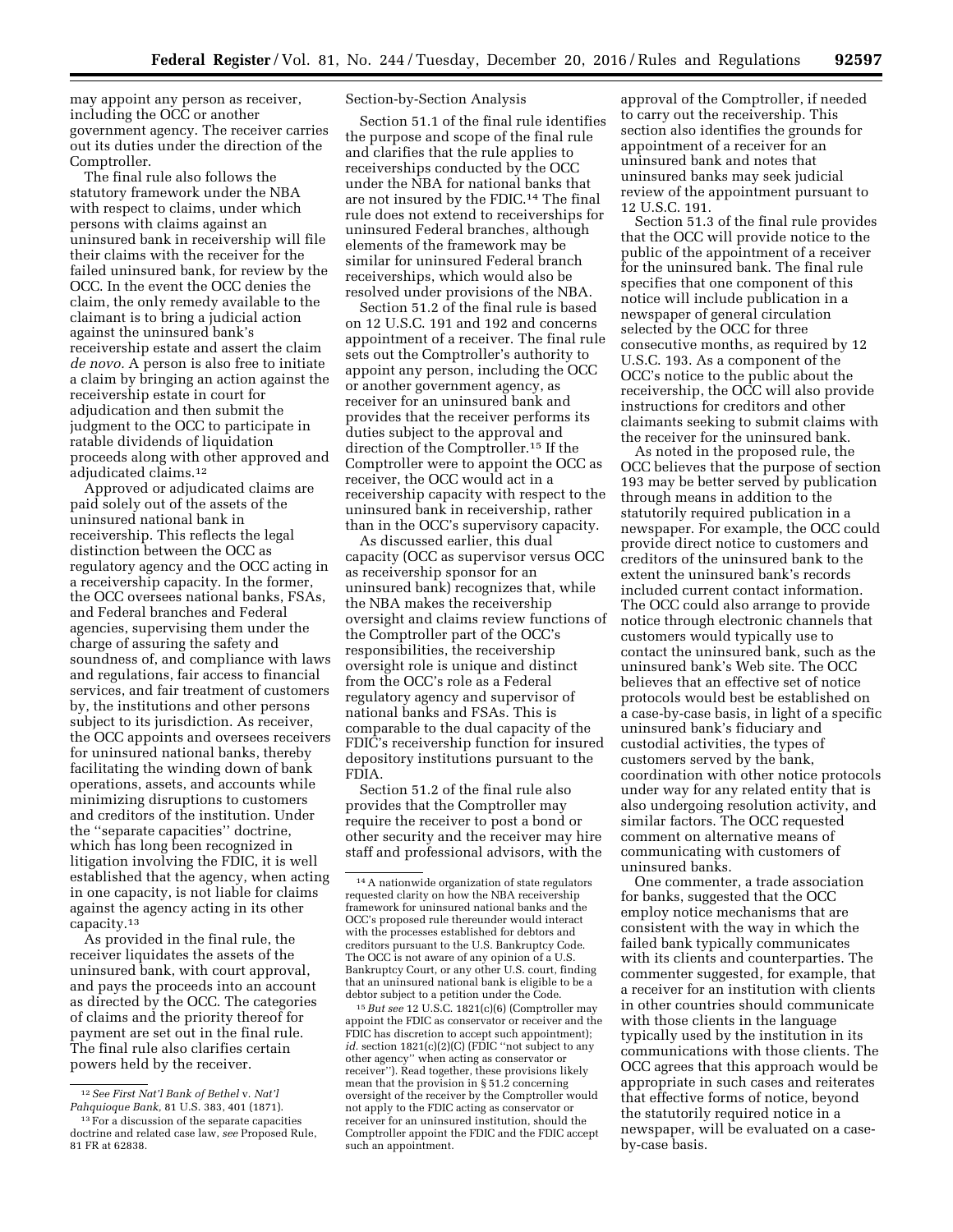Section 51.4 of the final rule addresses the submission of claims to the receiver for an uninsured bank. Under § 51.4(a), a person with a claim against the receivership may submit a claim to the OCC, which will consider the claim and make a determination concerning its validity and approved amount. This process reflects the provisions in 12 U.S.C. 193 and 194 regarding presentation of claims and payment of dividends on claims that are proved to the satisfaction of the Comptroller. Section 51.4 also provides that the Comptroller will establish a deadline for filing claims with the receiver, which could not be earlier than 30 days after the three-month publication of notice required by § 51.3. This provision reflects NBA case law that permits the Comptroller to establish a date for filing claims against the receiver for a failed bank.16

Section 51.4(b) of the final rule clarifies that persons with claims against an uninsured bank in receivership may present their claims to a court of competent jurisdiction for adjudication in addition to, or as an alternative to, filing a claim with the OCC. If successful in court, such persons will be required to submit a copy of the final judgment to the OCC to participate in ratable dividends of liquidation proceeds along with claims against the bank in receivership submitted to, and approved by, the OCC. The final rule requires submission of a copy of the court's final judgment to the OCC. This provision is based on 12 U.S.C. 193 and 194.

In this regard, the receivership regime established by the NBA differs somewhat from the approach set out in other resolution regimes, such as the bankruptcy provisions of the United States Code and the receivership provisions of the FDIA. Under those resolution regimes, creditors and claimants must generally submit their claims to the receivership estate for centralized administration and disposition, and claims that are not submitted by the claims deadline are barred from any participation in liquidation payments. The NBA provisions are different in that claimants are provided the opportunity to submit claims to the OCC for evaluation, but are not foreclosed from pursuing judicial resolution by filing litigation (or continuing a pre-existing lawsuit) in a court of competent jurisdiction against the uninsured bank in receivership.

The claims filing deadline established by the Comptroller pursuant to § 51.4(a) of the final rule is the date by which claimants seeking review under the OCC's claims process must make their submission. Nevertheless, a claimant that has not made a submission to the OCC by the deadline is not barred from initiating judicial claims against the uninsured bank in receivership solely by virtue of missing the claims deadline.17

The NBA's receivership provisions are like the receivership regime established by the FDIC under the FDIA, however, in that the avenue available to a party whose claim has been denied by the FDIC or OCC, when performing the agencies' receivership claims functions, is to file (or continue) a *de novo* judicial action asserting the facts and legal theory of the claim against the receivership of the bank. The NBA does not contemplate or support further action by the claimant in an administrative or judicial forum against the OCC seeking review of the claim determination.

Section 51.4(c) of the final rule provides that if a person with a claim against an uninsured bank in receivership also has an obligation owed to the bank, the claim and obligation will be set off against each other and only the net balance remaining after setoff will be considered as a claim. To this end, § 51.4(a) also includes language referring to claims for set-off. The right of set-off where parties have mutual obligations has long been recognized as an equitable principle.18 Well-settled case law has held that a receivership creditor's or other claimant's equitable right to a set-off is not precluded by the ratable distribution requirement of the NBA, provided such set-off is otherwise legally valid.19 If, after set-off, an amount is owed to the creditor, the

18*See, e.g., Scammon* v. *Kimball,* 92 U.S. 362 (1876); *Blount* v. *Windley,* 95 U.S. 173, 177 (1877); *Carr* v. *Hamilton,* 129 U.S. 252 (1889).

19*See Scott* v. *Armstrong,* 146 U.S. 499, 510 (1892); *InterFirst Bank of Abilene, N.A.* v. *FDIC,* 777 F.2d 1092, 1095–1096 (5th Cir. 1985); *FDIC* v. *Mademoiselle of California,* 379 F.2d 660, 663 (9th Cir. 1967).

creditor may file a claim for the net amount remaining as any other general creditor. Conversely, if, after set-off, an amount is owed to the bank, the creditor does not have a claim and the net amount remaining is an asset of the uninsured bank, which the receiver may obtain in connection with marshalling the assets (as described further in § 51.7(a) of the final rule).

The OCC requested comment on whether there are additional characteristics of set-offs or other situations in which set-off may arise that should be included in the rule. One commenter, a trade association for banks, said that the administration of set-offs may be complex, given that the trust and fiduciary business is a feebased industry. The commenter offered the example of instances in which fees have been accrued or are otherwise in the process of payment to one or more service providers at the time of receivership. The commenter suggested that the final rule acknowledge that a given resolution may involve bespoke, fact-specific set-off situations that would need to be carefully considered, while also serving the need for the receiver or a successor fiduciary to be in a position to continue providing fiduciary services during the receivership.

The OCC believes that, on balance, it is not necessary to make this kind of an addition to the language of the final rule. Section 51.4 as a whole is designed to make the basic framework of claim submission transparent to creditors of the uninsured bank, and set-off is included as an element of this framework. As the commenter states, the OCC's determination of particular claims will require consideration of factspecific situations prior to reaching a disposition, and this extends to considerations of set-offs. The final rule is designed to accommodate with flexibility the consideration of such factors in the context in which each claim is postured.

Section 51.5 of the final rule sets out the order of priorities for payment of administrative expenses of the receiver and claims against the uninsured bank in receivership. Under this section, the OCC will pay these expenses and claims in the following order: (1) administrative expenses of the receiver; (2) unsecured creditors, including secured creditors to the extent their claim exceeds their valid and enforceable security interest; (3) creditors of the uninsured bank, if any, whose claims are subordinated to general creditor claims; and (4) shareholders of the uninsured bank. The order is based on case law and, in the

<sup>16</sup>*See Queenan* v. *Mays,* 90 F.2d 525, 531 (10th Cir. 1937).

<sup>17</sup>*See First Nat'l Bank of Bethel* v. *Nat'l Pahquioque Bank,* 81 U.S. 383, 401 (1871); *Queenan* v. *Mays,* 90 F.2d 525, 531 (10th Cir. 1937). As noted earlier, it is incumbent on a claimant that pursues the judicial route and ultimately obtains judicial relief to submit the final judicial determination and award to the OCC, in order to participate in the OCC's periodic ratable dividends of liquidation proceeds of the receivership estate. Except with respect to a valid and enforceable security interest in specific property of the uninsured bank established as part of a final judicial determination, there are no assets or funds available to a successful judicial claimant other than the ratable dividend process set out in 12 U.S.C. 194 and described in § 51.8 of the final rule.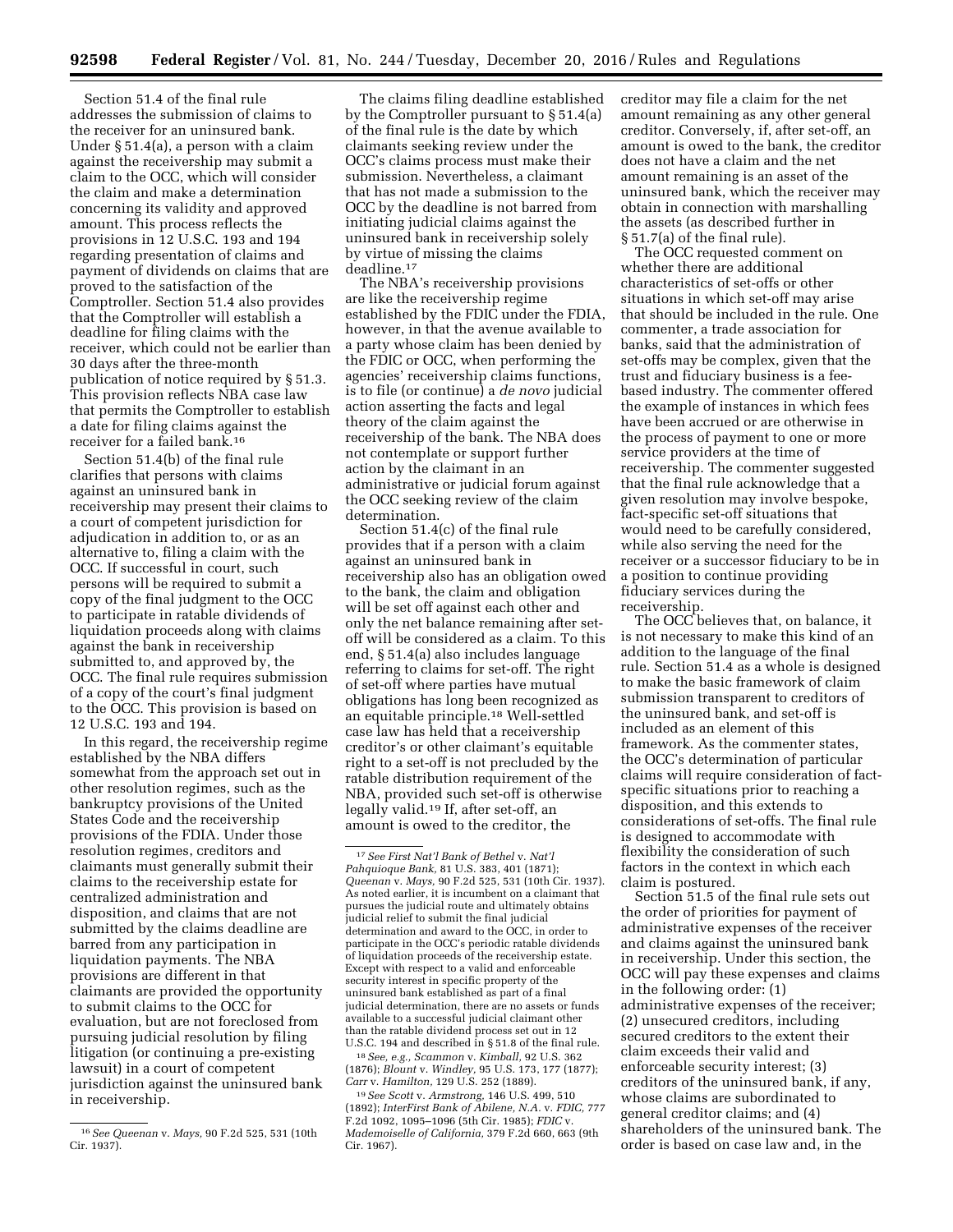case of the first priority for administrative expenses, on 12 U.S.C. 196.20

A creditor or other claimant with a security interest that was valid and enforceable as to its terms prior to the appointment of the receiver is entitled to exercise that security interest, outside the priority of distributions set out in the final rule.21 If the collateral value exceeds the amount of the claim as it was immediately prior to the receiver's appointment, the surplus remains an asset of the uninsured bank, and the receiver may obtain it in connection with marshalling the assets (as further described in  $\S 51.7$ (a) of the final rule).<sup>22</sup>

Liens arising from judicial determinations after the initiation of the receivership, as well as contractual liens that are triggered due to the appointment of a receiver or other postappointment events, are not enforceable. This is because recognition of these liens would afford these claimants a priority that is not recognized under the established legal priorities described in § 51.5 of the final rule. Similarly, a secured creditor is not entitled to a priority distribution of any portion of the claim that is not covered by the value of the collateral because the creditor is in the position of a general unsecured creditor for that portion of the claim and must participate in ratable liquidation distributions on par with other unsecured creditors.23

Assets held by the uninsured bank at the time of the receiver's appointment in a fiduciary or custodial capacity, as identified on the bank's books and records, are not general assets of the bank. Section 51.8(b) of the final rule reiterates this point. In the same vein, the claim of the customer for the return of the customer's fiduciary or custodial assets is separate from, and not subject to, the priority set out in § 51.5. Fiduciary and custodial customers of the bank have direct claims on those assets pursuant to their fiduciary or custodial account contracts. However, the priority of a fiduciary or custodial customer's other claims against the bank, if any, would remain subject to the priority described in § 51.5. For example, a fiduciary customer's claim

for a refund of prepaid investment management fees that were attributable to periods after the receiver returned the fiduciary assets to the customer generally would be a general unsecured claim covered by § 51.5(b). The claims process described in § 51.4(b) is available to a fiduciary customer, for both a direct claim for the return of fiduciary assets, as well as a receivership claim for amounts the customer believes it is owed by the bank.

The OCC requested comment on whether there are other Federal statutes regarding specific types of claims that may be applicable to a receivership of an uninsured bank under the NBA and that would give certain claims a different priority, such as claims owed to the Federal government. One commenter, a coalition that advocates for reform in the financial services industry, agreed that customer assets held by a bank in a fiduciary capacity should not be considered assets of the bank, but questioned why other claims of the customer, such as a claim for a refund of prepaid investment management fees that were attributable to periods after the receiver returned the fiduciary assets to the customer, would be treated as a unsecured general creditor claim. The commenter suggested that such customer funds would have less protection in a receivership for an uninsured bank than they would under certain modern receivership and bankruptcy statutes that set forth claim priorities which include preference to customer claims over other general creditor claims.

The OCC is required, by statute, to pay claims on a ratable basis. As discussed in connection with the description of § 51.8 of the final rule, this requirement has been interpreted by the courts as requiring the OCC to make distributions on OCC-approved claims and judicial awards on an equal footing, determining the amount of each creditor's claim as it stands at the point of insolvency. As a result, the controlling ratable payment statute does not support a rule that makes distinctions in distribution priority between customer and general creditor claimants.

Section 51.6 of the final rule provides that all administrative expenses of the receiver for an uninsured bank will be paid out of the assets of the receivership before payment of claims against the receivership. This reflects the requirements in 12 U.S.C. 196. The final rule also states that receivership expenses will include pre-receivership and post-receivership obligations that the receiver determines are necessary

and appropriate to facilitate the orderly liquidation or other resolution of the uninsured bank in receivership. To further illustrate the kinds of expenses that § 196 affords a first priority claim on the uninsured bank's receivership assets, § 51.6 enumerates examples of such administrative expenses, such as wages and salaries of employees, expenses for professional services, contractual rent pursuant to an existing lease or rental agreement, and payments to third-party or affiliated service providers, when the receiver determines these expenses are of benefit to the receivership.

Section 51.7 of the final rule contains provisions describing the powers and duties of the receiver and the disposition of fiduciary and custodial accounts. As described in § 51.7, the receiver will take over the assets and operation of the uninsured bank, take action to realize on debts owed to the uninsured bank, sell the property of the bank, and liquidate the assets of the uninsured bank for payment of claims against the receivership. Section 51.7(a)(1)–(5) lists some of the major powers and duties for the receiver set out in 12 U.S.C. 192 and clarified by the courts, including taking possession of the books and records of the bank, collecting on debts and claims owed to the bank, selling or compromising bad or doubtful debts (with court approval), and selling the bank's real and personal property (also with court approval).

Section 51.7(b) of the final rule provides for the receiver to close the uninsured bank's fiduciary and custodial appointments, or transfer such accounts to a successor fiduciary or custodian under 12 CFR 9.16 or other applicable Federal law. The uninsured banks currently in existence focus on fiduciary and custodial services, so this function of the receiver will be of primary importance. This provision recognizes that the receiver's power to wind up the affairs of the uninsured bank in receivership, acting with court approval to make disposition of bank assets, should properly encompass the power to transfer fiduciary or custodial appointments and any associated assets in appropriate circumstances.

Transfer of fiduciary appointments may occur under the terms of the instrument creating the relationship, if it provides for transfer, or under a fiduciary transfer statute, if one is applicable. The OCC believes there are strong public policy interests in endeavoring to replace fiduciaries and custodians expeditiously, without an interruption in service to their customers, if transfer can be arranged to a qualified successor, maintaining the

<sup>20</sup>*See Ticonic Nat'l Bank* v. *Sprague,* 303 U.S. 406, 410–411 (1938); *Merrill* v. *Nat'l Bank of Jacksonville,* 173 U.S. 131, 146 (1899); *Scott* v. *Armstrong,* 146 U.S. 499, 510 (1892); *Bell* v. *Hanover Nat'l Bank,* 57 F. 821, 822 (C.C.S.D.N.Y. 1893).

<sup>21</sup>*Ticonic Nat'l Bank* v. *Sprague,* 303 U.S. 406, 410–411 (1938); *Bell* v. *Hanover Nat'l Bank,* 57 F. 821, 822 (C.C.S.D.N.Y. 1893).

<sup>22</sup>*Bell* v. *Hanover Nat'l Bank,* 57 F. 821, 822 (C.C.S.D.N.Y. 1893).

<sup>23</sup> *Merrill* v. *Nat'l Bank of Jacksonville,* 173 U.S. 131, 146 (1899).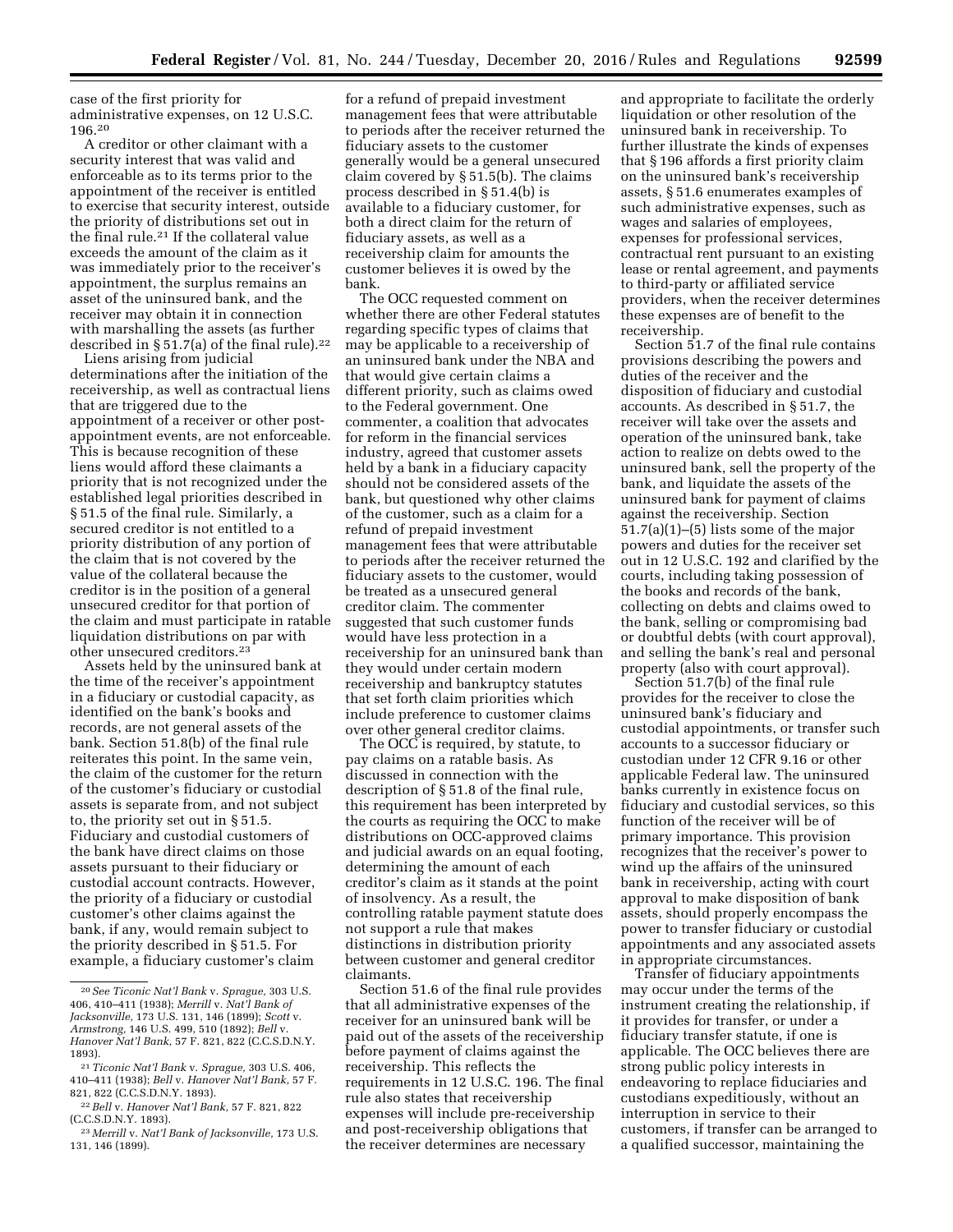same duties and standards of care with respect to the customers that previously pertained to their accounts at the uninsured bank in receivership. The alternative, given that the uninsured bank must be wound down and cannot provide services in the future, is to stop managing and reinvesting the customer's assets, stop responding to directions to transfer or receive assets in custody, close the accounts, and seek instructions from the account holders or the courts regarding return of associated assets. For institutional customers, this is likely to cause significant interruption of the intricate machinery of their financial operations. For individuals, it can potentially result in loss of asset value in adverse markets, or loss of income due to foregone reinvestments.

Across the United States, there are disparate and often conflicting legal rules restricting or conditioning transfers of an appointment of a fiduciary for a beneficiary residing within the state. Depending on the geographic area across which the uninsured bank has established fiduciary relationships with its customers, and the standardization of its fiduciary account agreements or appointing instruments, it may be practicable for the receiver to transition an uninsured bank's fiduciary and custody accounts to a qualified successor through the mechanisms provided by applicable local law. On the other hand, if faced with dispersed customers, diverse account agreements or appointments of different vintage, or even the absence of an applicable law of transfer for customers in certain states, reliance on these methods may be so cumbersome as to effectively prevent accomplishment of the transfers in a timely way.

In order to address these potential problems, the OCC, relying on the support of existing case law, is including language in the final rule to make it clear that the uninsured bank receiver's power under 12 U.S.C. 192 to sell, with court approval, the real and personal property of the bank includes the power to transfer the bank's fiduciary accounts and related assets, subject to the approval of the court exercising jurisdiction over the receiver's efforts to transfer the bank's assets. The final rule is consistent with case law recognizing that a receiver for a national bank may properly arrange asset purchase and liability assumption transactions to move the business of a failed bank to a successor on an integrated basis, as part of the power to transfer assets, as well as analogous case law concerning the transfer of fiduciary and custodial assets by the FDIC, acting

as receiver of failed insured depository institutions.24

Section 51.7(c) of the final rule incorporates, in general terms, the powers, duties, and responsibilities of receivers for national banks under the NBA and under judicial precedents determining the authorities and responsibilities of receivers for national banks. Examples of these powers include: (1) the authority to repudiate certain contracts, including: (a) purely executory contracts, upon determining that the contracts would be unduly burdensome or unprofitable for the receivership estate,25 (b) contracts that involve fraud or misrepresentation,26 and (c) in limited cases, non-executory contracts that are contrary to public policy; 27 (2) the authority to recover fraudulent transfers; 28 and (3) the authority to enforce collection of notes from debtors and collateral, regardless of the existence of side arrangements that would otherwise defeat the collectability of such notes.29

Section 51.7(d) of the final rule requires the receiver to make periodic reports to the OCC concerning the status and proceedings of the receivership.

Section 51.8 of the final rule contains provisions regarding the payment of dividends on claims against the uninsured bank and the distribution of any remaining proceeds to shareholders. This section provides that, after administrative expenses of the receivership have been paid, the OCC will make ratable dividends from available receivership funds based on the priority of claims in proposed § 51.5 for claims that have been proved to the OCC's satisfaction or adjudicated in a court of competent jurisdiction, as provided in 12 U.S.C. 194. The OCC will make payment of dividends, if any, periodically, at the discretion of the OCC, as the receiver liquidates the assets of the uninsured bank.

The final rule's inclusion of the ''ratable dividend'' requirement is

<sup>25</sup> Bank One Texas v. Prudential Life Ins. Co., 878<br>F. Supp. 943, 964–66 (N.D. Tex. 1995).

<sup>26</sup> A. Corbin, *Corbin on Contracts* § 228 at 320 (1952) (addressing contracts voidable for fraud,

<sup>27</sup> Cf. Fidelity Deposit Co. of Md. v. Conner, 973<br>F.2d 1236, 1241 (5th Cir. 1992).

F.2d 1236, 1241 (5th Cir. 1992). 28*See Peters* v. *Bain,* 133 U.S. 670 (1890) (applying state substantive law to determine whether to void a transfer); *Rogers* v. *Marchant,* 91

F.2d 660, 663 (4th Cir. 1937). 29 *D'Oench, Duhme & Co., Inc.* v. *FDIC,* 315 U.S. 447, 458 (1942). A. Corbin, *Corbin on Contracts,*  § 228 at 320 (1952) (addressing contracts voidable for fraud, duress or mistake).

designed to incorporate the associated standards about the proper application of this statutory directive, which the judiciary has articulated over the years. The ratable dividend requirement directs the OCC to make distributions on OCC-approved claims and judicial awards on an equal footing, determining the amount of each creditor's claim as it stands at the point of insolvency. As one example, a court's award of interest on an unpaid debt to the date of a judgment rendered in the plaintiff's favor after the receiver was appointed does not increase the amount of the plaintiff's claim for purposes of making ratable dividends. As another example, the ratable dividend requirement generally restricts claims against the bank receivership for debts that were not due and owing at the appointment of the receiver and arose for the first time as a consequence of the appointment or a post-appointment event.

The OCC requested comment on alternatives to the proposed rule's approach to paying dividends on claims, under which the OCC would exercise its discretion under section 194 to determine the timing of the distributions on established claims. Under one alternative presented in the proposed rule, the OCC would refrain from paying any dividends until all claims have been submitted and validated, with final allowed claim amounts established. As we noted in the proposal, this approach presents the possibility that proven claims may be delayed for a significant amount of time pending more protracted resolution of other claims. Under a second option presented in the proposed rule, the OCC would make ongoing dividends on proven claims, subject to the receiver's retaining a percentage of the funds on hand at the time of the distribution as a pool of dividends for catch-up distributions to a successful plaintiff later.

The OCC did not receive comments on these alternative approaches for making ratable distributions on claims against a receivership. For this reason, and because the proposed rule's approach to payment of dividends provides the OCC with the discretion to tailor the dividend process to facts and circumstances of a particular receivership, the final rule adopts § 51.8 as proposed.

Section 51.8(a)(2) of the final rule recognizes the basic legal premise under the NBA receivership provisions and judicial interpretations thereof that any dividend payments to creditors and other claimants of an uninsured bank will be made solely from receivership

<sup>24</sup>*See NCNB Texas National Bank* v. *Cowden,*  895 F.2d 1488 (5th Cir. 1990) (holding that the FDIC, as receiver of insolvent bank, had authority to transfer fiduciary appointments to a bridge bank prior to the Financial Institutions Reform, Recovery, and Enforcement Act of 1989).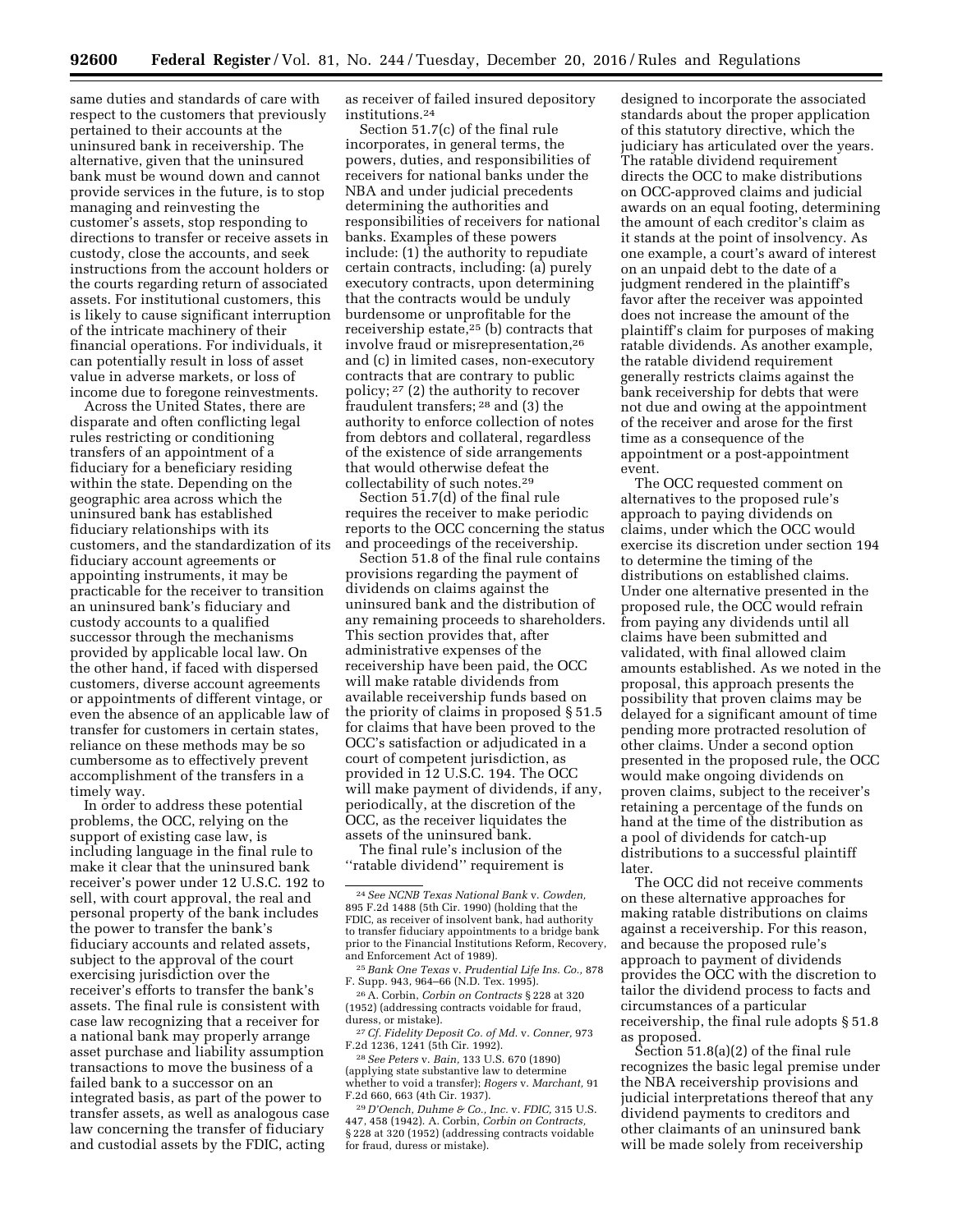funds, if any, paid to the OCC by the receiver after payment of the expenses of the receiver. This provision is also consistent with the established dichotomy of the OCC's supervisory and receivership capacities in the NBA, as discussed earlier.

Section 51.8(b) of the final rule similarly recognizes that assets held by an uninsured national bank at the time of the receiver's appointment in a fiduciary or custodial capacity, as designated on the bank's books and records, are not part of the bank's general assets and liabilities held in connection with its other business and will not be considered a source for payment for unrelated claims of creditors and other claimants. This provision is intended to make clear that the receiver will segregate identified fiduciary and custodial assets and either transfer those assets to other fiduciaries or custodians as described in connection with § 51.7(b), or close the accounts and endeavor to make the associated assets available to the account holders or their representatives through other means.

One commenter, a trade association for banks, agreed with the treatment of fiduciary assets in the proposed rule, but questioned whether § 51.8(b) indicates with sufficient clarity that fiduciary assets will not be treated as assets of the bank in receivership. As stated in the final rule, fiduciary and custodial assets ''will not be considered as part of the bank's general assets. . .''. The OCC reiterates that, under this section, assets held by an uninsured bank in a fiduciary or custodial capacity, as designated on the bank's books and records, are not part of the bank's general assets and liabilities held in connection with its other business and will not be a source for payment for unrelated claims of creditors and other claimants.

Section 51.8(d) of the final rule provides that, after all administrative expenses and claims have been paid in full, any remaining proceeds will be paid to shareholders in proportion to their stock ownership, also as provided in 12 U.S.C. 194.

Section 51.9 of the final rule contains provisions for termination of receiverships in which there are assets remaining after all administrative expenses and all claims had been paid. This is the scenario addressed by 12 U.S.C. 197. In such a case, section 197 requires the Comptroller to call a meeting of the shareholders of the bank at which the shareholders would decide whether to continue oversight by the Comptroller, or whether to end the receivership and appoint a liquidating

agent to continue the liquidation of the remaining assets, under the direction of the board of directors and shareholders, as in a liquidation that had commenced under 12 U.S.C. 181.

There may be other circumstances under which termination would take place, such as when there are no receivership assets remaining after completion of receivership activities. Under this scenario, the receiver for an uninsured bank has liquidated all of the bank's assets, closed or transferred all fiduciary accounts to a successor fiduciary, paid all administrative expenses, and either paid creditor claims in full and distributed the remaining proceeds to shareholders, as provided in § 51.8(c) of the final rule, or made ratable dividends of all remaining proceeds to creditors as provided in § 51.8(a), but no additional assets remain in the estate. Under these circumstances, the provisions in 12 U.S.C. 197 for termination would not apply.

# **V. Regulatory Analysis**

## *A. Paperwork Reduction Act*

Under the Paperwork Reduction Act (PRA) of 1995 (44 U.S.C. 3501 *et seq.*), the OCC may not conduct or sponsor, and, notwithstanding any other provision of law, a person is not required to respond to, an information collection unless the information collection displays a valid Office of Management and Budget (OMB) control number. The final rule contains no information collection requirements under the PRA.

# *B. Regulatory Flexibility Act*

The Regulatory Flexibility Act (RFA), 5 U.S.C. 601 *et seq.,* generally requires that, in connection with a rulemaking, an agency prepare and make available for public comment a regulatory flexibility analysis that describes the impact of the rule on small entities. However, the regulatory flexibility analysis otherwise required under the RFA is not required if an agency certifies that the rule will not have a significant economic impact on a substantial number of small entities (defined in regulations promulgated by the Small Business Administration (SBA) to include commercial banks and savings institutions, and trust companies, with assets of \$550 million or less and \$38.5 million or less, respectively) and publishes its certification and a brief explanatory statement in the **Federal Register**  together with the rule.

The OCC currently supervises approximately 1,032 small entities. The

scope of the final rule extends to uninsured banks. The maximum number of OCC-supervised small uninsured banks that could be subject to the receivership framework described in the final rule is approximately 18.30 Accordingly, the OCC certifies that the final rule will not have a significant economic impact on a substantial number of small entities.

OCC Unfunded Mandates Reform Act of 1995 Determination

The OCC has analyzed the final rule under the factors in the Unfunded Mandates Reform Act of 1995 (UMRA) (2 U.S.C. 1532). Under this analysis, the OCC considered whether the final rule includes a Federal mandate that may result in the expenditure by state, local, and tribal governments, in the aggregate, or by the private sector, of \$100 million or more in any one year (adjusted annually for inflation). As detailed in the **SUPPLEMENTARY INFORMATION**, the OCC currently supervises 52 uninsured banks, all of which are uninsured trust banks, and has not appointed a receiver for an uninsured bank since 1933. Unlike commercial and consumer banks and savings associations, which generally face credit and liquidity risks, national trust banks primarily face operational, reputational, and strategic risks. While any of these risks could result in the precipitous failure of a bank or savings association, from a historical perspective, trust banks have been more likely to decline into a weakened condition, allowing the OCC and the institution the time needed to find other solutions for rehabilitating the institution or to successfully resolve the institution without the need to appoint a receiver. As such, we believe the OCC is unlikely to place an uninsured trust bank into receivership. For this reason, and because the final rule does not impose any implementation requirements, the OCC concludes that the final rule will not result in an expenditure of \$100 million or more by state, local, and tribal governments, or by the private sector, in any one year.

# **List of Subjects in 12 CFR Part 51**

Administrative practice and procedure, Banks, Banking, National banks, Procedural rules, Receiverships.

<sup>30</sup>Consistent with the General Principles of Affiliation 13 CFR 121.103(a), the OCC counts the assets of affiliated financial institutions when determining if we should classify an institution we supervise as a small entity. We used December 31, 2015, to determine size because a financial institution's assets are determined by averaging the assets reported on its four quarterly financial statements for the preceding year. *See* footnote 8 of the U.S. SBA's *Table of Size Standards.*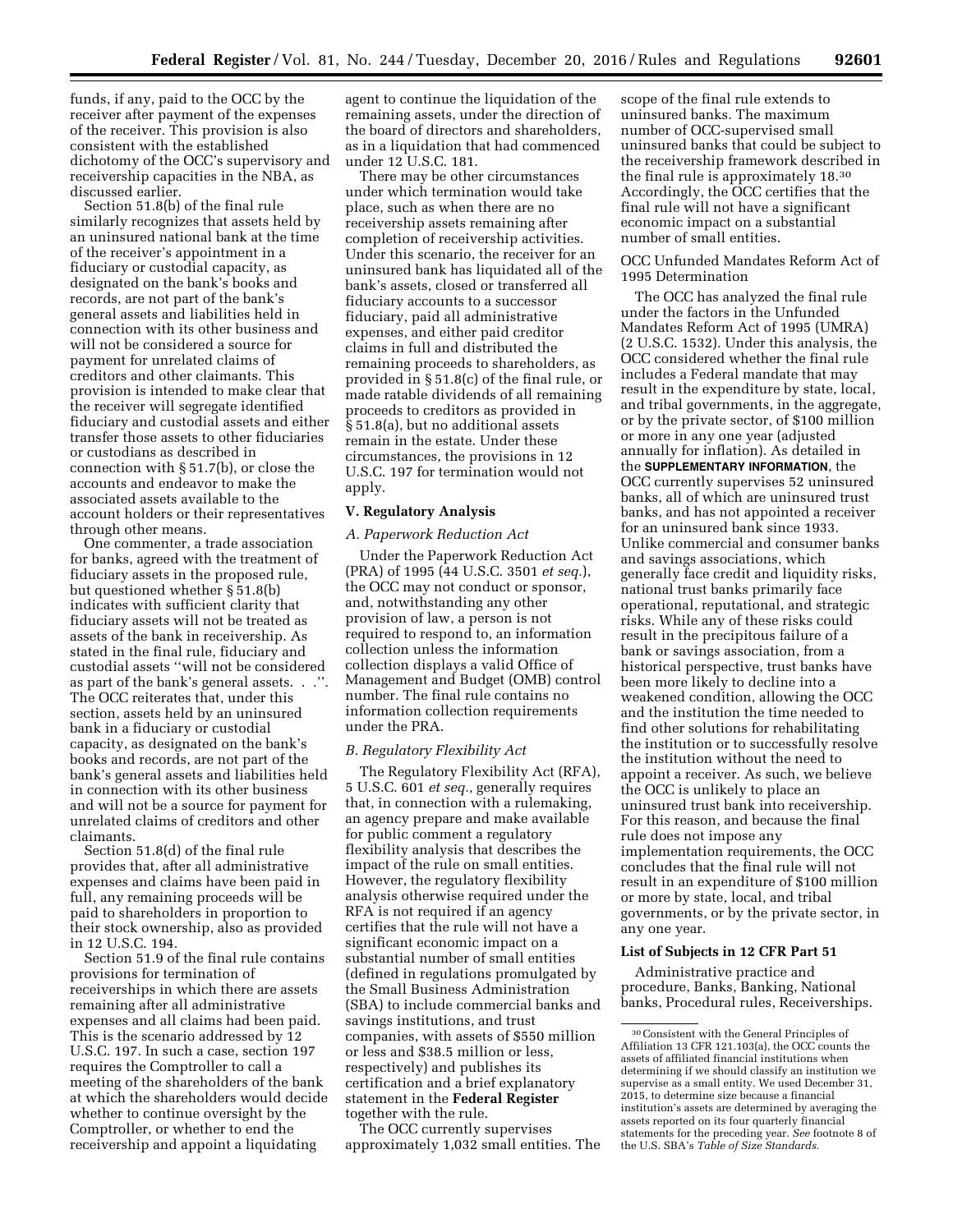#### **Authority and Issuance**

For the reasons set forth in the preamble and under the authority of 12 U.S.C. 16, 93a, 191–200, 481, 482, 1831c, and 1867 the Office of the Comptroller of the Currency adds part 51 to chapter I of title 12, Code of Federal Regulations to read as follows:

# **PART 51—RECEIVERSHIPS FOR UNINSURED NATIONAL BANKS**

Sec.

- 51.1 Purpose and scope.
- 51.2 Appointment of receiver.<br>51.3 Notice of appointment of
- Notice of appointment of receiver.
- 51.4 Claims.
- 51.5 Order of priorities.
- 51.6 Administrative expenses of receiver.<br>51.7 Powers and duties of receiver:
- Powers and duties of receiver; disposition of fiduciary and custodial
- accounts. 51.8 Payment of claims and dividends to shareholders.
- 51.9 Termination of receivership.

**Authority:** 12 U.S.C. 16, 93a, 191–200,

481, 482, 1831c, and 1867.

# **§ 51.1 Purpose and scope.**

(a) *Purpose.* This part sets out procedures for receiverships of national banks conducted by the Office of the Comptroller of the Currency (OCC) under the receivership provisions of the National Bank Act (NBA). These receivership provisions apply to national banks that are not insured by the Federal Deposit Insurance Corporation (FDIC).

(b) *Scope.* This part applies to the appointment of a receiver for uninsured national banks (uninsured banks) and the operation of a receivership after appointment of a receiver for an uninsured bank under 12 U.S.C. 191.31

#### **§ 51.2 Appointment of receiver.**

(a) *In general.* The Comptroller of the Currency (Comptroller) may appoint any person, including the OCC or another government agency, as receiver for an uninsured bank. The receiver performs its duties under the direction of the Comptroller and serves at the will of the Comptroller. The Comptroller may require the receiver to post a bond or other security. The receiver, with the approval of the Comptroller, may employ such staff and enter into contracts for professional services as are necessary to carry out the receivership.

(b) *Grounds for appointment.* The Comptroller may appoint a receiver for an uninsured bank based on any of the grounds specified in 12 U.S.C. 191(a).

(c) *Judicial review.* If the Comptroller appoints a receiver for an uninsured

bank, the bank may seek judicial review of the appointment as provided in 12 U.S.C. 191(b).

## **§ 51.3 Notice of appointment of receiver.**

Upon appointment of a receiver for an uninsured bank, the OCC will provide notice to the public of the receivership, including by publication in a newspaper of general circulation for three consecutive months. The notice of the receivership will provide instructions for creditors and other claimants seeking to submit claims with the receiver for the uninsured bank.

## **§ 51.4 Claims.**

(a) *Submission of claims for consideration by the OCC.* (1) Persons who have claims against the receivership for an uninsured bank may present such claims, along with supporting documentation, for consideration by the OCC. The OCC will determine the validity and approve the amounts of such claims.

(2) The OCC will establish a date by which any person seeking to present a claim against the uninsured bank for consideration by the OCC must present their claim for determination. The deadline for filing such claims will not be less than 30 days after the end of the three-month notice period in § 51.3.

(3) The OCC will allow any claim against the uninsured bank received on or before the deadline for presenting claims if such claim is established to the OCC's satisfaction by the information on the uninsured bank's books and records or otherwise submitted. The OCC may disallow any portion of any claim by a creditor or claim of a security, preference, set-off, or priority which is not established to the satisfaction of the OCC.

(b) *Submission of claims to a court.*  Persons with claims against an uninsured bank in receivership may present their claims to a court of competent jurisdiction for adjudication. Such persons must submit a copy of any final judgment received from the court to the OCC, to participate in ratable dividends along with other proved claims.

(c) *Right of set-off.* If a person with a claim against an uninsured bank in receivership also has an obligation owed to the bank, the claim and obligation will be set off against each other and only the net balance remaining after setoff shall be considered as a claim, provided such set-off is otherwise legally valid.

#### **§ 51.5 Order of priorities.**

The OCC will pay receivership expenses and proved claims against the uninsured bank in receivership in the following order of priority:

(a) Administrative expenses of the receiver;

(b) Unsecured creditors of the uninsured bank, including secured creditors to the extent their claim exceeds their valid and enforceable security interest;

(c) Creditors of the uninsured bank, if any, whose claims are subordinated to general creditor claims; and (d) Shareholders of the uninsured

bank.

## **§ 51.6 Administrative expenses of receiver.**

(a) *Priority of administrative expenses.* All administrative expenses of the receiver for an uninsured bank shall be paid out of the assets of the bank in receivership before payment of claims against the receivership.

(b) *Scope of administrative expenses.*  Administrative expenses of the receiver for an uninsured bank include those expenses incurred by the receiver in maintaining banking operations during the receivership, to preserve assets of the uninsured bank, while liquidating or otherwise resolving the affairs of the uninsured bank. Such expenses include pre-receivership and post-receivership obligations that the receiver determines are necessary and appropriate to facilitate the orderly liquidation or other resolution of the uninsured bank in receivership.

(c) *Types of administrative expenses.*  Administrative expenses for the receiver of an uninsured bank include:

(1) Salaries, costs, and other expenses of the receiver and its staff, and costs of contracts entered into by the receiver for professional services relating to performing receivership duties; and

(2) Expenses necessary for the operation of the uninsured bank, including wages and salaries of employees, expenses for professional services, contractual rent pursuant to an existing lease or rental agreement, and payments to third-party or affiliated service providers, that in the opinion of the receiver are of benefit to the receivership, until the date the receiver repudiates, terminates, cancels, or otherwise discontinues the applicable contract.

#### **§ 51.7 Powers and duties of receiver; disposition of fiduciary and custodial accounts.**

(a) *Marshalling of assets.* In resolving the affairs of an uninsured bank in receivership, the receiver:

(1) Takes possession of the books, records and other property and assets of the uninsured bank, including the value

<sup>31</sup>This part does not apply to receiverships for uninsured Federal branches or uninsured Federal agencies.